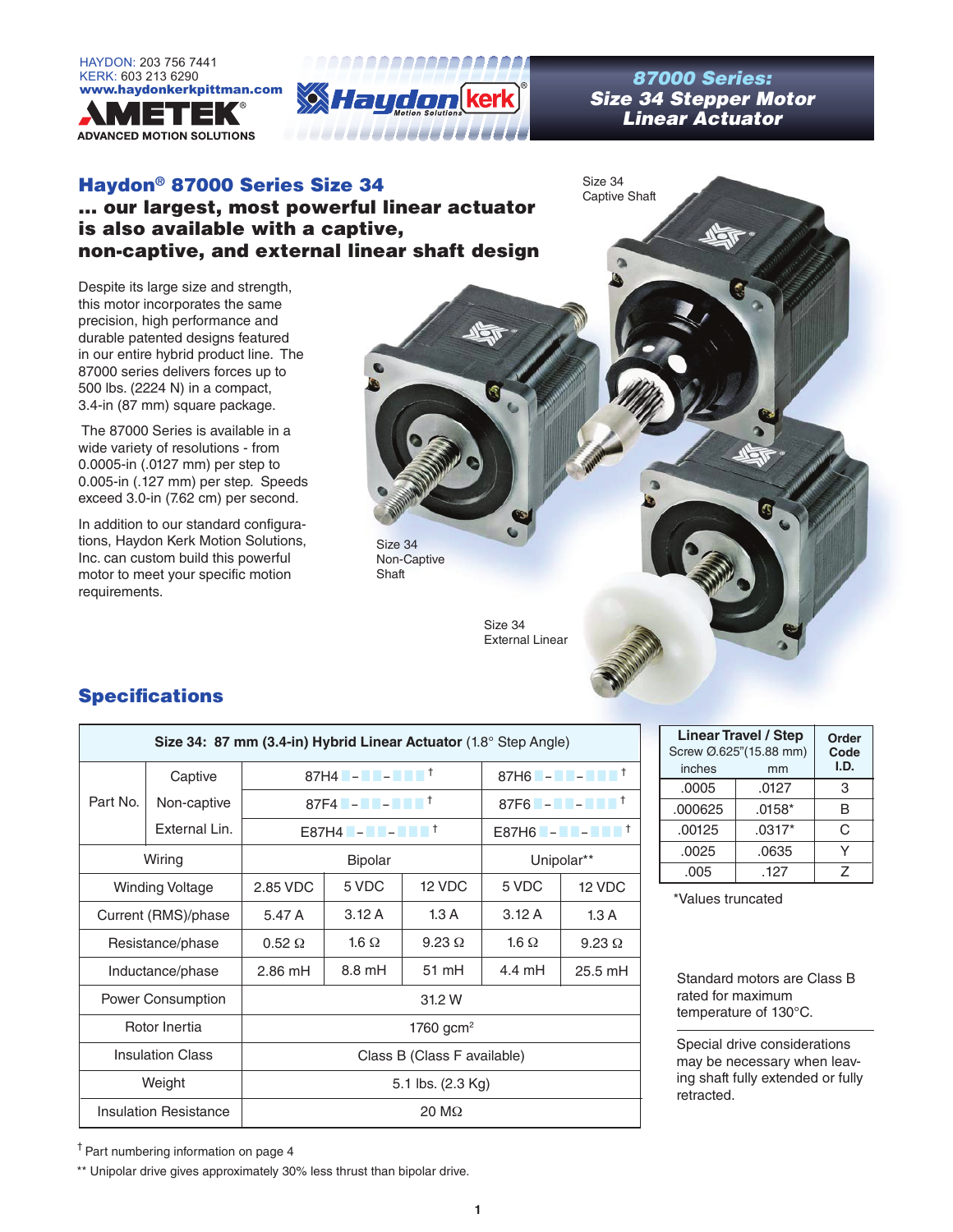

# *Captive Lead-screw*

 $Dimensions = (mm)$  inches



|                |                 | $[38.52]$<br>1,52<br>[16.66]<br>.656<br>$[22.23]$<br>0.875<br>EXTERNAL STOP WITH #7/16-14 UNC-2A<br>(STANDARD INCH) OR M12 x 1.75-6g<br>(STANDARD METRIC) THREAD<br>TO BE WITHIN 030 (0.76) OF SHOULDER<br>(MUST BE SPECIFIED WHEN ORDERING) |        | [17,40 MAX]<br>.685 MAX<br>ᅙ<br>$\circ$<br>[40.01]<br>Ø1.575<br><b>DIMENSION</b><br>"A" MAX | (78.56 MAX)<br>3.093 MAX<br>$[1.50 \pm 0.25]$<br>$.059 \pm .010$<br>[9.98]<br>.393<br>۸И | <b>DIMENSION</b><br>"B" MAX<br><b>FULLY</b><br><b>RETRACTED</b><br>[15.88]<br>0.625 |
|----------------|-----------------|----------------------------------------------------------------------------------------------------------------------------------------------------------------------------------------------------------------------------------------------|--------|---------------------------------------------------------------------------------------------|------------------------------------------------------------------------------------------|-------------------------------------------------------------------------------------|
| <b>STROKE</b>  | <b>DIM.</b> "A" | <b>DIM. "B"</b>                                                                                                                                                                                                                              |        | SUFFIX # M12x1,75 thread                                                                    | #20 AWG                                                                                  | $(304.8 \pm 12.7)$<br>12"±1/2"                                                      |
| 0.50(12.7)     | 1.225 (31.12)   | (0)<br>0                                                                                                                                                                                                                                     | $-905$ | $-805$                                                                                      | <b>LEAD WIRES</b>                                                                        |                                                                                     |
| (25.4)<br>1.00 | 1 725 (43.82)   | (6.35)<br>0.25                                                                                                                                                                                                                               | $-910$ | $-810$                                                                                      |                                                                                          |                                                                                     |
| (38.1)<br>1.50 | 2.225 (56.52)   | 0.75(19.05)                                                                                                                                                                                                                                  | $-915$ | $-815$                                                                                      |                                                                                          |                                                                                     |
| (50.8)<br>2.00 | 2.725 (69.22)   | 1.25 (31.75)                                                                                                                                                                                                                                 | $-920$ | $-820$                                                                                      |                                                                                          | $(12.7 \pm 3.2)$<br>$1/2"$ ± $1/8"$                                                 |
| 2.50<br>(63.5) | 3.225 (81.92)   | 1 75 (44 45)                                                                                                                                                                                                                                 | $-925$ | $-825$                                                                                      |                                                                                          |                                                                                     |

AAAAAAAAAAAAAAAAA

FITTI TITLET

# *Non-Captive Lead-screw*

 $Dimensions = (mm)$  inches

Up to 18-in (457 mm) standard screw lengths. Longer screw lengths are available.





# *External Linear*

Dimensions = (mm) inches

Up to 12-in (305 mm) standard screw lengths. Longer screw lengths are available.



### www.haydon.html<br>**Wild by Size 34 Linear Actu**<br>Size 34 Linear Actu *Size 34 Linear Actuator Dimensional Drawings*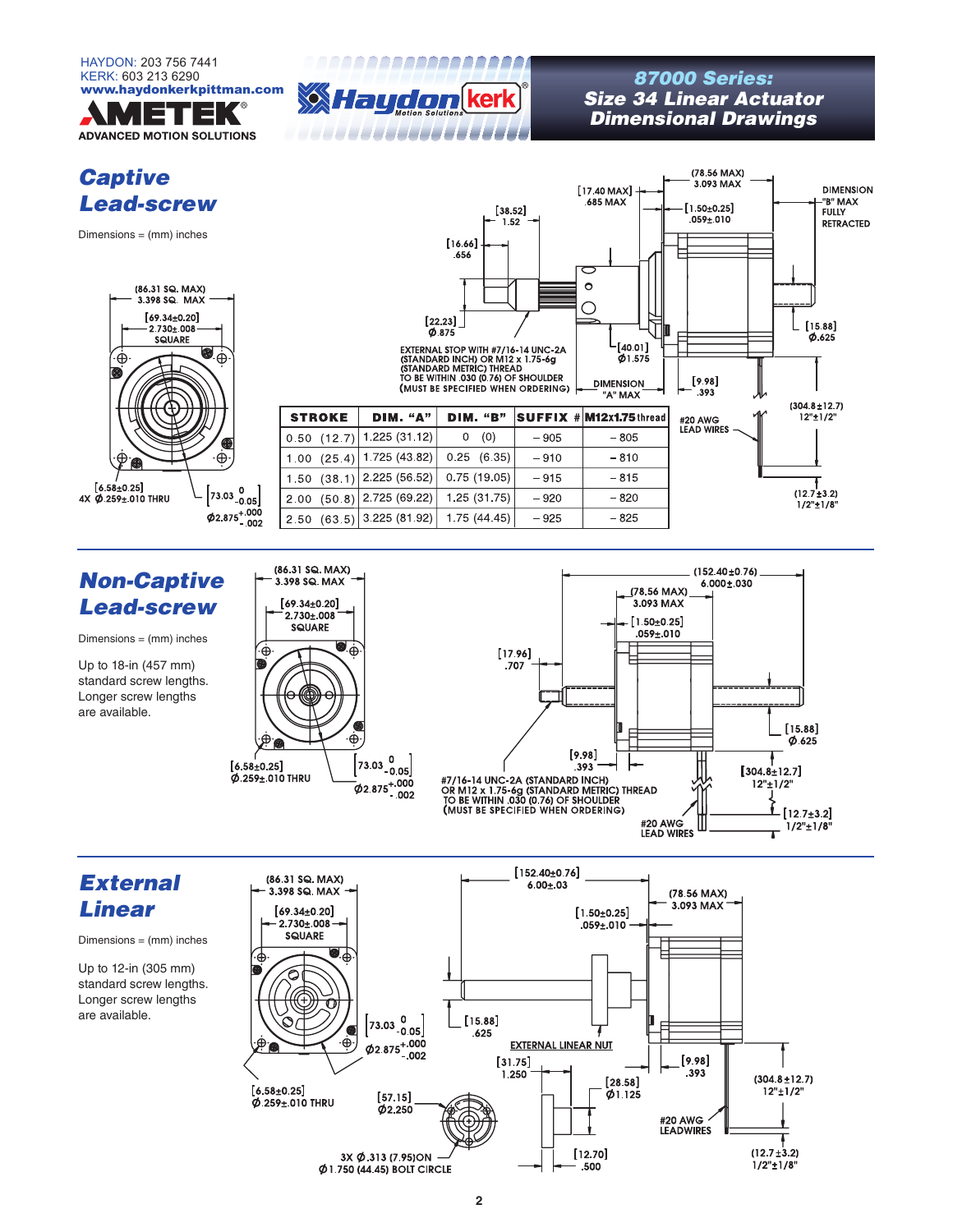



*Size 34 Linear Actuator Performance Curves*

### *FORCE vs. PULSE RATE*

Chopper • Bipolar • 100% Duty Cycle • Ø .625 (15.88) Lead-screw



### *FORCE vs. LINEAR VELOCITY*

Chopper • Bipolar • 100% Duty Cycle • Ø .625 (15.88) Lead-screw



NOTE: All chopper drive curves were created with a 5 volt motor and a 75 volt power supply.

Ramping can increase the performance of a motor either by increasing the top speed or getting a heavier load accelerated up to speed faster. Also, deceleration can be used to stop the motor without overshoot.

With L/R drives peak force and speeds are reduced, using a unipolar drive will yield a further 30% force reduction.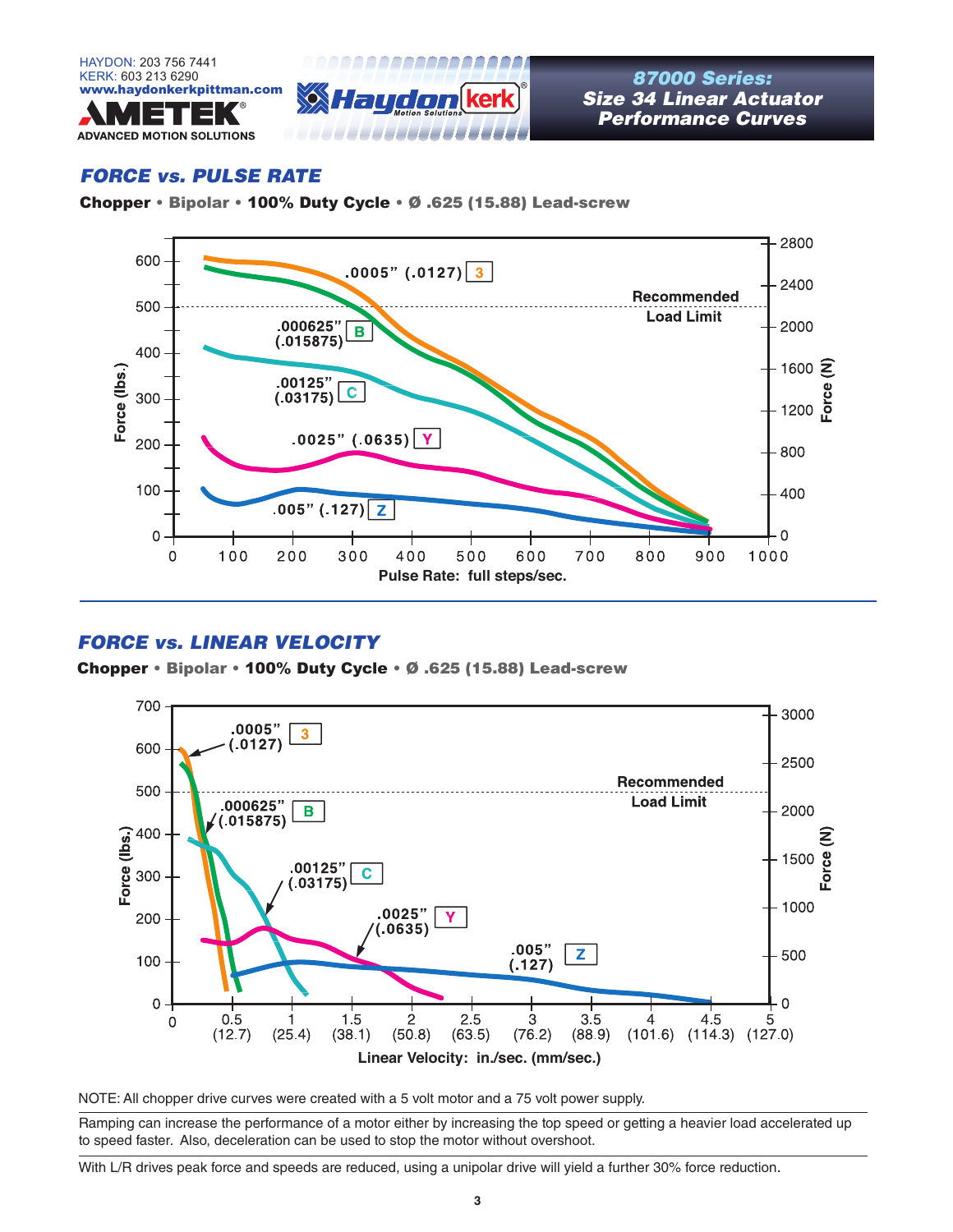

**ADVANCED MOTION SOLUTIONS** 



(4 wire)

(6 wire)

### www.haydonkerkpittman.com *Hybrid Stepper Motors: Part Number Identification Wiring & Step Sequence*

### *Identifying the Hybrid part number codes when ordering*

| Ε |  |
|---|--|
|   |  |

#### *Prefix* (include only when

using the following)

- $A = A$  Coil (See AC **Synchronous** Data Sheet)
- $E =$  External
- $K =$  External
- with 40° thread form
- $P = Proximity$ Sensor
- $S =$  Home **Switch**

| <b>Series</b><br>number |
|-------------------------|
| designation             |
| $87 = 87000$            |
| (Series<br>numbers      |

represent approximate width of motor body)



*NOTE:* Dashes must be included in Part Number (–) as shown above. For assistance or order entry, call our engineering team at 203 756 7441.

|   | C                                                  |  |
|---|----------------------------------------------------|--|
|   | <b>Code ID</b><br>Resolution<br><b>Travel/Step</b> |  |
| 3 | $=.0005$ -in<br>(.0127)                            |  |

#### $\overline{B}$  = .000625-in (.0158)  $C = .00125-in$ (.0317)

- $Y = 0.0025 in$ (.0635)
- $2 = .005-in$ (.127)



 $05 = 5 \text{ VDC}$ **12**  $= 7.5 \text{ VDC}$ 

*Custom V available*

*represents: –800 = Metric*

*–900 = External Linear with grease and flanged nut*

*Example: –910 = 1-in (Refer to Stroke chart on Captive motor series product page.) Suffix also*

*–XXX =* Proprietary suffix assigned to a specific customer application. The identifier can apply to either a standard or custom part.

# *Hybrids: Wiring*



# **RED**  $\overline{\mathsf{N}}$ **BLACK WHITE RED/WH GREEN GRN/WH + V Q1 Q2 Q3 Q4**

**UNIPOLAR**

# *Hybrids: Stepping Sequence*

| <b>Bipolar</b> | $Q2-Q3$    | $Q1-Q4$        | $Q6-Q7$        | $Q5-Q8$        |      |
|----------------|------------|----------------|----------------|----------------|------|
| Unipolar       | Q1         | Q <sub>2</sub> | Q <sub>3</sub> | Q <sub>4</sub> | ↑    |
| Step           |            |                |                |                | CCW  |
|                | ON         | <b>OFF</b>     | ON             | <b>OFF</b>     |      |
| 2              | <b>OFF</b> | ON             | ON             | <b>OFF</b>     | RACT |
| 3              | <b>OFF</b> | ON             | <b>OFF</b>     | ON             |      |
|                | ON         | <b>OFF</b>     | <b>OFF</b>     | ON             | RET  |
|                | ON         | <b>OFF</b>     | ON             | <b>OFF</b>     |      |
|                |            |                |                |                |      |

**Note:** Half stepping is accomplished by inserting an off state between transitioning phases.

*Hybrid Stepper Motor Linear Actuators: OPTIONS*

- **ENCODERS** for all Hybrid Linear Actuator Motors
- **OPTIONAL ASSEMBLIES** for Hybrid Linear Actuator Motors



Standard products available 24-hrs. at *www.haydonkerkexpress.com*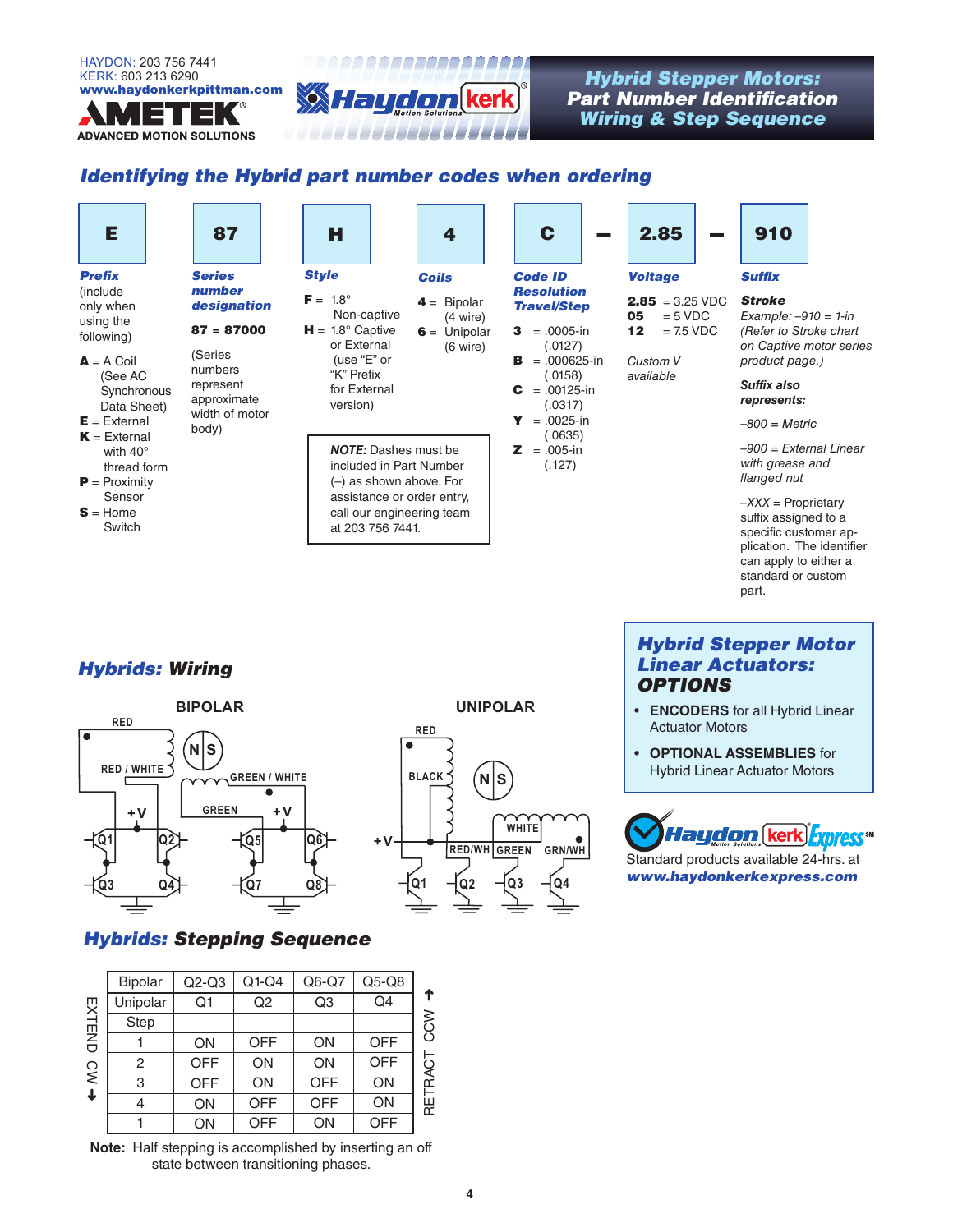



### *Encoders designed for all sizes of hybrid linear actuators*

All Haydon® hybrid linear actuators are available with specifically designed encoders for applications that require feedback. The compact optical incremental encoder design is available with two channel quadrature TTL squarewave outputs. An optional index is also available as a 3rd channel. The Size 34 encoder is offered in resolutions of 200, 400, 1,000 and 2,000 counts per revolution. Encoders are available for all motor configurations – captive, non-captive and external linear.

. . . . . . . . . . . . . . . . . .

Simplicity and low cost make the encoders ideal for both high and low volume motion control applications. The internal monolithic electronic module converts the real-time shaft angle, speed, and direction into TTL compatible outputs. The encoder module incorporates a lensed LED light source and monolithic photodetector array with signal shaping electronics to produce the two channel bounceless TTL outputs.

#### Electrical Specifications

|                   |     |     | Minimum   Typical   Maximum   Units |       |
|-------------------|-----|-----|-------------------------------------|-------|
| Input<br>voltage  | 4.5 | 5.0 | 5.5                                 | VDC   |
| Output<br>signals | 4.5 | 5.0 | 5.5                                 | VDC I |

- 2 channel quadrature
- TTL squarewave outputs.
- Channel B leads A for a clockwise rotation of the rotor viewed from the encoder cover.
- Tracks at speeds of 0 to 100,000 cycles/sec. • Optional index available as a
- 3rd channel (one pulse per revolution).

#### Operating Temperature Size 34

| <b>Minimum</b>  | Maximum       |
|-----------------|---------------|
| - 40°C (- 40°F) | 100°C (212°F) |

#### Mechanical Specifications

|                           | <b>Maximum</b>               |
|---------------------------|------------------------------|
| Acceleration              | 250,000 rad/sec <sup>2</sup> |
| Vibration (5 Hz to 2 kHz) | 20 g                         |

#### Resolution

4 standard Cycles Per Revolution **(CPR)**  or *Pulses Per Revolution (PPR)*

#### Size 34 Encoder

| $ CPR $ 200 400* 1000 2000           |  |  |
|--------------------------------------|--|--|
| $\overline{PPR}$ 800 1600* 4000 8000 |  |  |



**Note:** Lead-screw extends beyond encoder on specific captive and non-captive motors. External linear shaft extension is available upon request.

#### Single Ended Encoder Pinout Size 34

| <b>Connector Pin #</b> | <b>Description</b> |
|------------------------|--------------------|
|                        | Ground             |
| 2                      | Index (optional)   |
| З                      | Channel A          |
|                        | +5 VDC Power       |
| 5                      | Channel B          |

#### Differential Ended Encoder Pinout Size 34

| <b>Connector Pin #</b> | <b>Description</b> |
|------------------------|--------------------|
|                        | Ground             |
| 2                      | Ground             |
| 3                      | - Index            |
| 4                      | $+$ Index          |
| 5                      | Channel A -        |
| 6                      | Channel $A +$      |
| 7                      | +5 VDC Power       |
| 8                      | +5 VDC Power       |
| 9                      | Channel $B -$      |
| 10                     | Channel $B +$      |

Encoder mounted on Size 23 motor